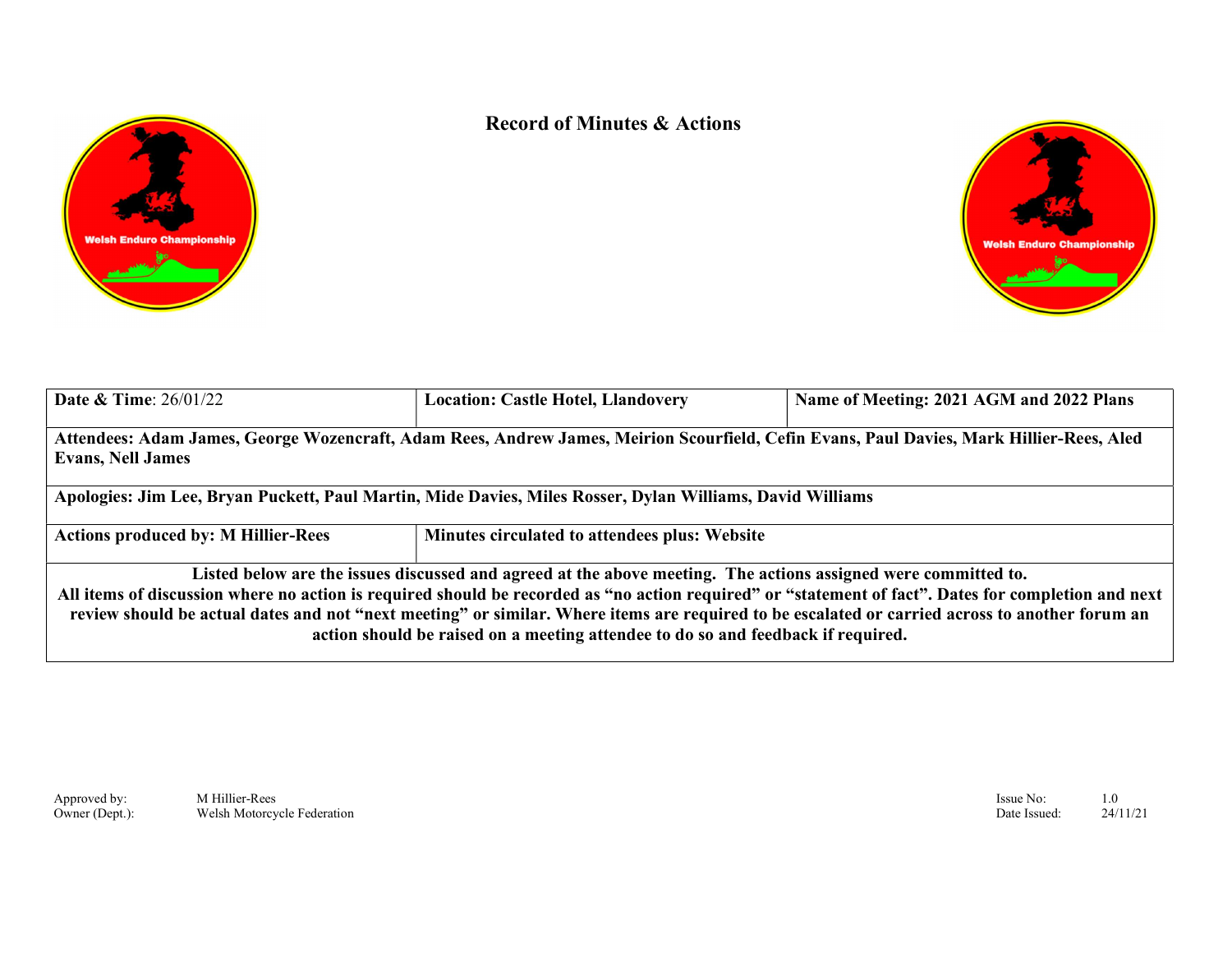



| <b>Item</b> | <b>Agenda Item</b>                      | <b>Status/Action Required</b>                                                                                                                                                                                                                                                                                                                                                                                                                                                                                                                                                                                                                                                                                                                                                                                                                                                                      | Action<br><b>Owner</b> | Due date<br>for<br>completion | Date<br>for next<br>review | Complete |
|-------------|-----------------------------------------|----------------------------------------------------------------------------------------------------------------------------------------------------------------------------------------------------------------------------------------------------------------------------------------------------------------------------------------------------------------------------------------------------------------------------------------------------------------------------------------------------------------------------------------------------------------------------------------------------------------------------------------------------------------------------------------------------------------------------------------------------------------------------------------------------------------------------------------------------------------------------------------------------|------------------------|-------------------------------|----------------------------|----------|
| 1.0         | Action points from<br>Previous Meeting. | Welsh Timecard Enduro Championship - 8 Rounds (Jacko now<br>added) – 2 may be dropped sponsored by ET James. A new<br>class of Open Championship to accompany last year's classes<br>along with bringing back the Sportsman class.<br>All events eligible for the series must have transponder timing. A<br>levy of £1 per rider must be paid to the WMF Enduro committee<br>for every championship round and £20 up front to hold a round of<br>the championship, WMF secretary to send out invoices.<br>Welsh Youth (15-19) Timecard Enduro Championship - 5 Rounds<br>all to count sponsored by Steve Plain Motorcycles. To be run on<br>the Clubman Schedule.<br>Welsh Open Sprint Series - A 4 Round all to count Championship<br>has been set up to take place throughout the year with DDBC,<br>Rhayader and Hafren holding rounds with the championship<br>opening to other clubs in 2023. |                        |                               |                            |          |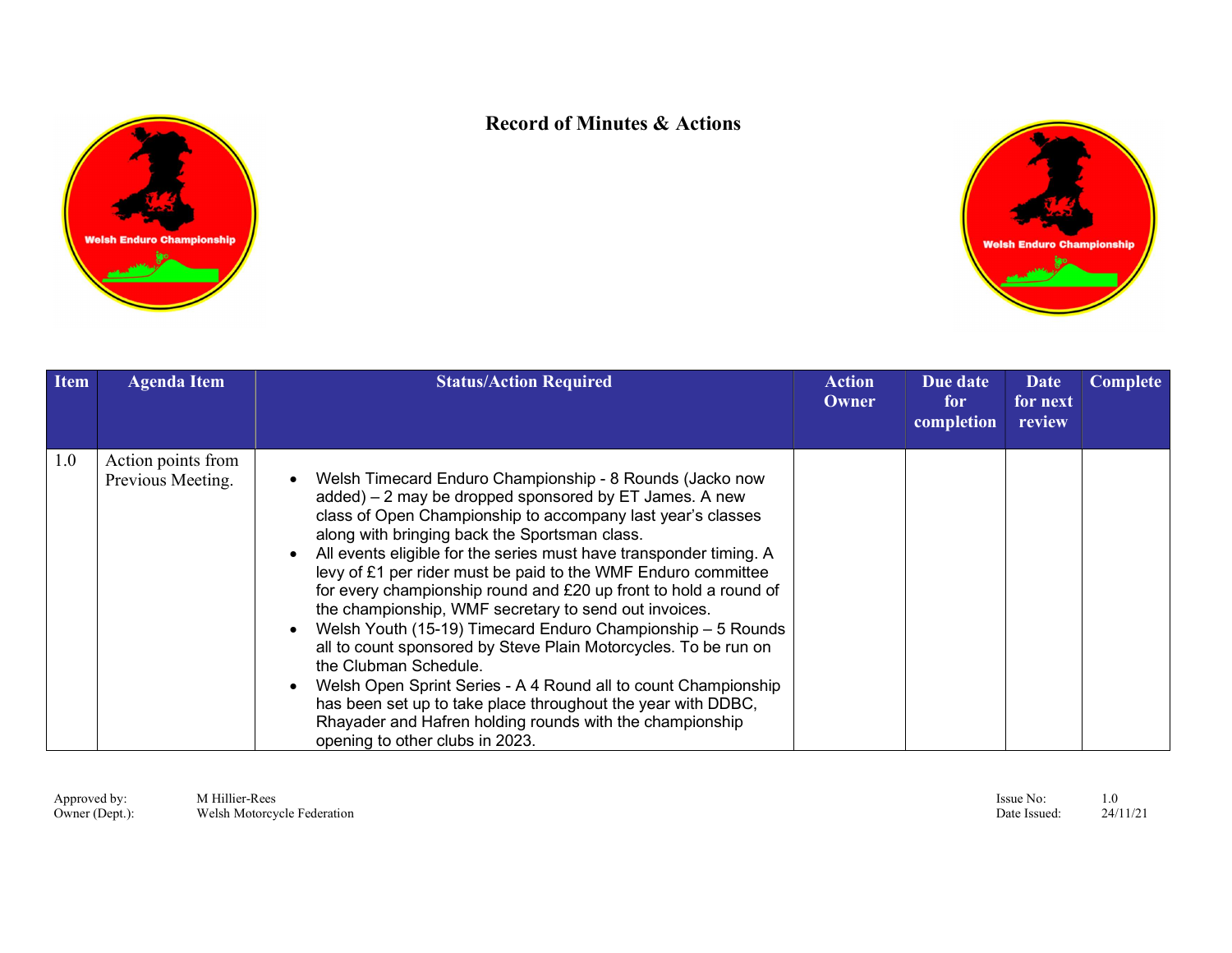



| <b>Item</b> | <b>Agenda Item</b> | <b>Status/Action Required</b>                                                                                                                                                                                                                                                                                                                                                                                                                                     | <b>Action</b><br>Owner | Due date<br>for<br>completion | <b>Date</b><br>for next<br>review | <b>Complete</b> |  |
|-------------|--------------------|-------------------------------------------------------------------------------------------------------------------------------------------------------------------------------------------------------------------------------------------------------------------------------------------------------------------------------------------------------------------------------------------------------------------------------------------------------------------|------------------------|-------------------------------|-----------------------------------|-----------------|--|
|             |                    | Welsh Youth Open Hare and Hound Series - A 4 Round series<br>continued for 2022 with DDBC, Rhayader and Hafren holding<br>rounds with the championship opening to other clubs in 2023,<br>again all rounds to count.<br>ISDE 2022 - Tom Knill and Jonathan Williams appointed as<br>Welsh Team Managers for ISDE France 2022. Team to be picked<br>by them both and passed to WMF Forum for approval. Funds are<br>present for use and to be replaced post event. |                        |                               |                                   |                 |  |
| 2.0         | Finances           | Currently the Chairman and Secretary are going through protocols to<br>pass the bank account controls over to them from the previous Chair and<br>Secretary.<br>In the WMF Account there is £2,052 present and the ISDE account has<br>approximately £7,000.                                                                                                                                                                                                      |                        |                               |                                   |                 |  |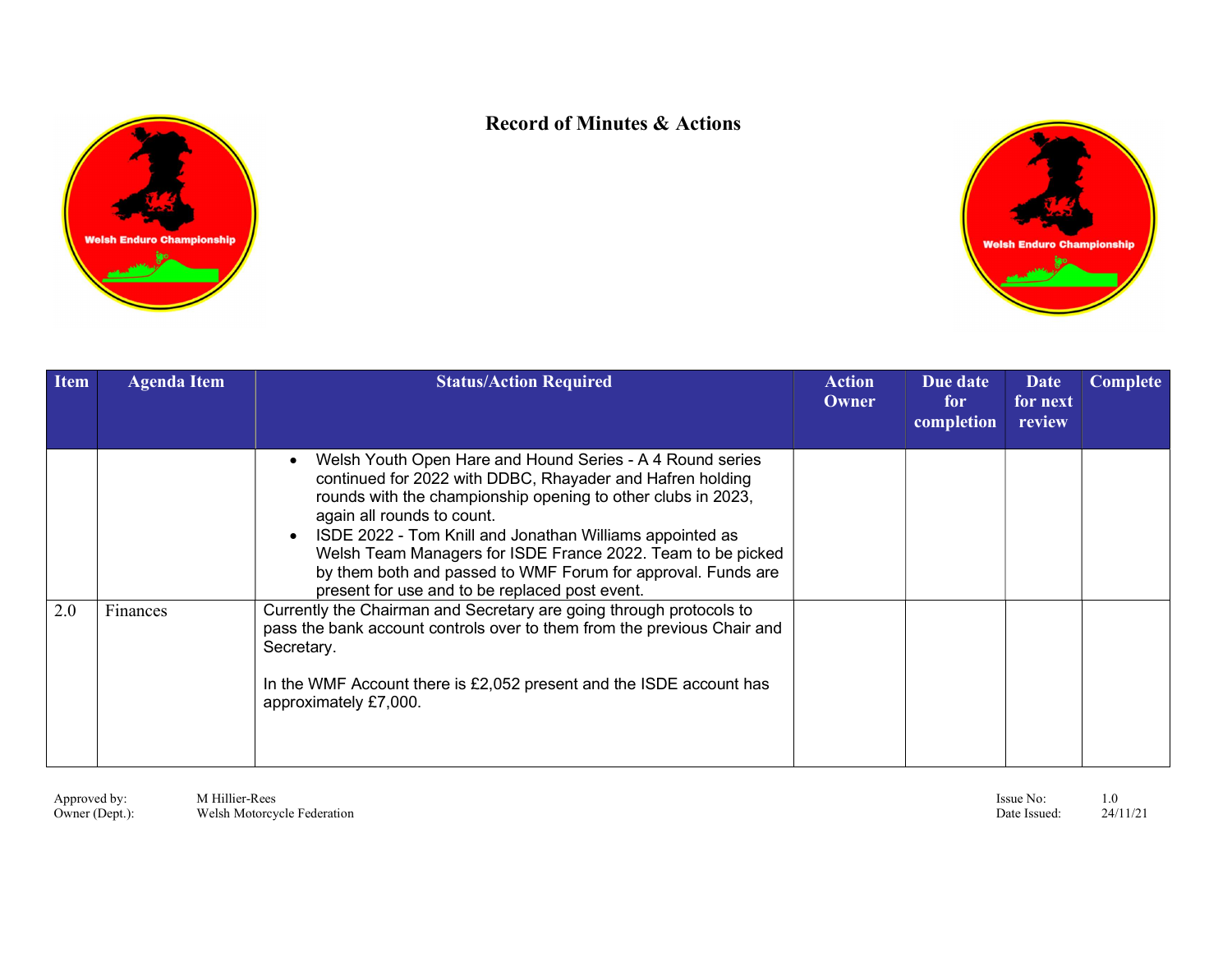



| <b>Item</b> | <b>Agenda Item</b> | <b>Status/Action Required</b>                                                                                                                                                                                                                                                                                                                                                                  | Action<br>Owner                              | Due date<br>for<br>completion | Date<br>for next<br>review | <b>Complete</b> |
|-------------|--------------------|------------------------------------------------------------------------------------------------------------------------------------------------------------------------------------------------------------------------------------------------------------------------------------------------------------------------------------------------------------------------------------------------|----------------------------------------------|-------------------------------|----------------------------|-----------------|
|             |                    | Invoices are to be sent out to the clubs for the WMF Championship<br>Rounds not including Youth Championship. Sort Code and Account<br>Numbers to be attached.<br>Levy's are set at £1 per rider for each WMF Championship Timecard<br>Round. Levy's and Round Fee's are to be worked out at the end of the<br>year and fund decided on. With the aim of supporting Youth within the<br>sport. | Paul Martin                                  | 28/02/22                      | Next<br>Meeting            |                 |
| 3.0         | Presentation       | Youth and Adult presentation will be combined for 2022. It will be held at<br>Builth Wells Show Ground in November (Date to be confirmed).<br>Price will be set at approximately £20 with entertainment, food, music,<br>live performances, and Sporting Guests.<br>The WMF Enduro Awards at present will consist of the following<br>championships:                                           | <b>Mark Hillier-</b><br>Rees/Andrew<br>James |                               |                            |                 |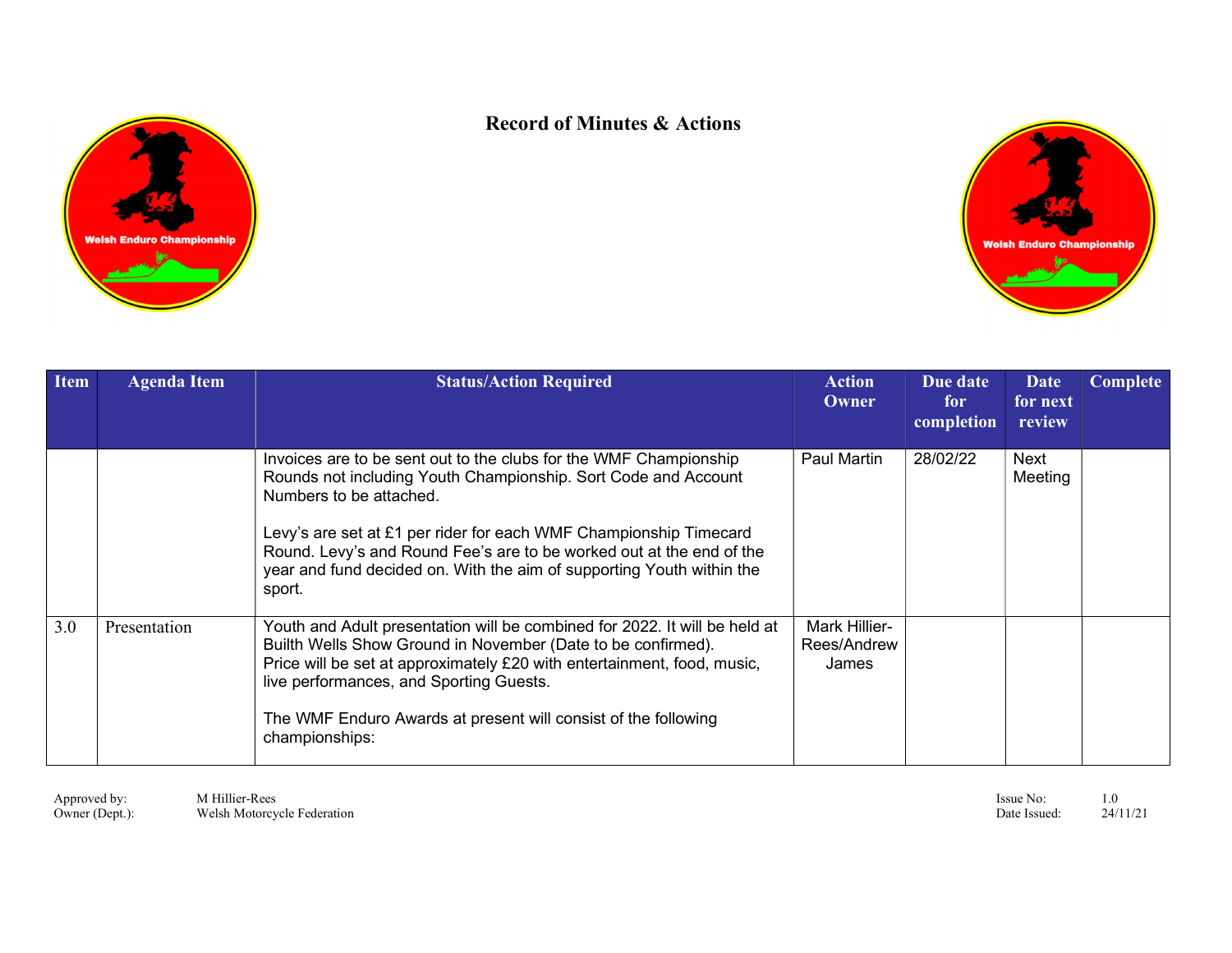



| <b>Item</b> | <b>Agenda Item</b> | <b>Status/Action Required</b>                                                                                                                                                                                                                                                                                                                                                                                                 | Action<br>Owner              | Due date<br>for<br>completion | <b>Date</b><br>for next<br>review | Complete |
|-------------|--------------------|-------------------------------------------------------------------------------------------------------------------------------------------------------------------------------------------------------------------------------------------------------------------------------------------------------------------------------------------------------------------------------------------------------------------------------|------------------------------|-------------------------------|-----------------------------------|----------|
|             |                    | Timecard<br>Sprint<br>Youth<br>Sidecar<br>Life Time Achievement                                                                                                                                                                                                                                                                                                                                                               |                              |                               |                                   |          |
| 4.0         | Trophies           | For 2022 a new Medal will be provided for the Top 3 in each class. This<br>will follow suit with the top levels of our support The BEC and ISDE. The<br>medals will be formatted and ongoing for future years to match the<br>standards of the Championships. The lifetime achievement award will<br>take form of a shielded trophy updating the winners through the years the<br>same as the main Welsh Championship trophy. | <b>Mark Hillier-</b><br>Rees | By Next<br>Meeting            | Next<br>Meeting                   |          |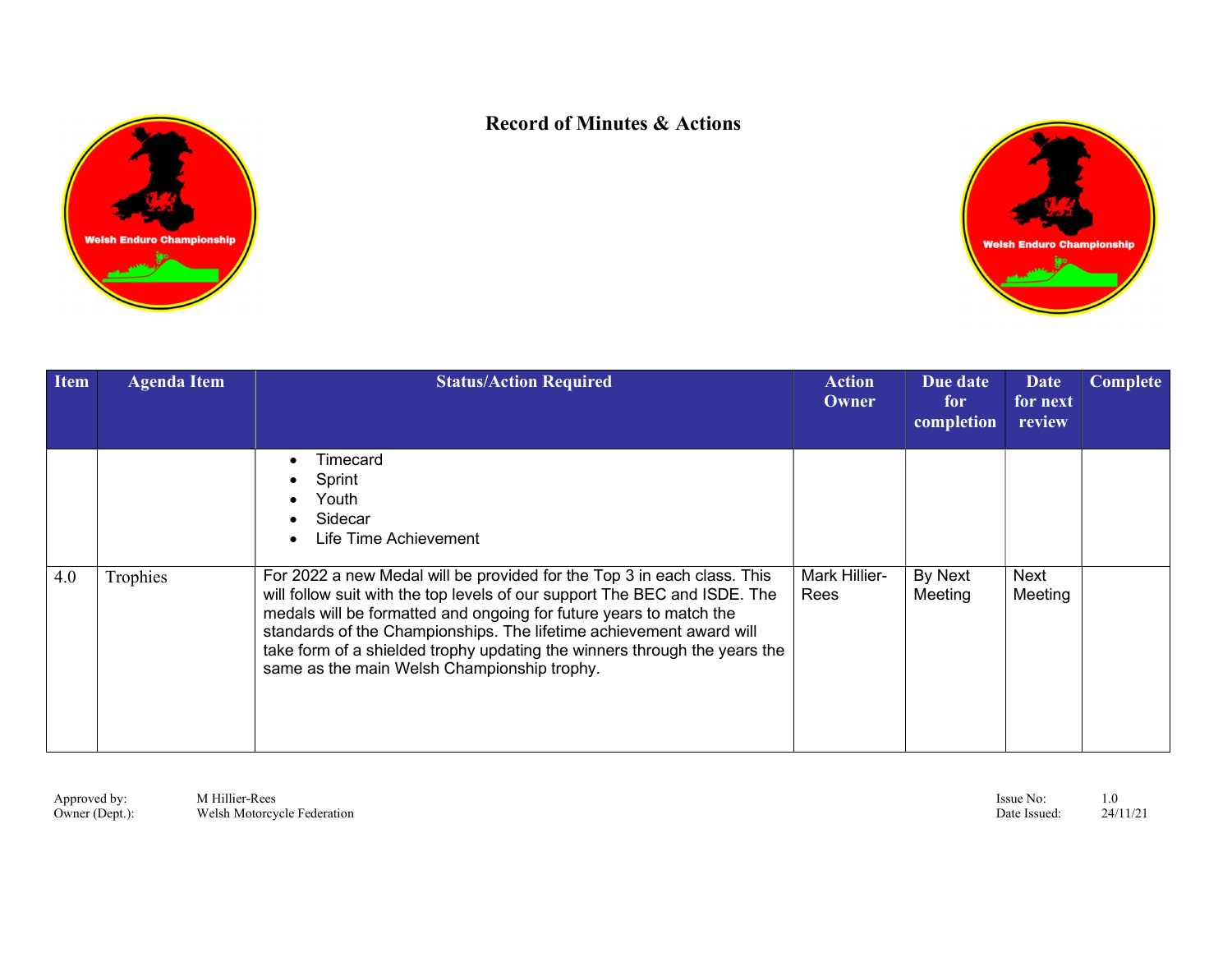



| <b>Item</b> | <b>Agenda Item</b> | <b>Status/Action Required</b>                                                                                                                                                                                                                                                                                                                                                                                                                                                                                                                                                                                                                                                                                                                                                                        | Action<br>Owner | Due date<br>for<br>completion | Date<br>for next<br>review | <b>Complete</b> |
|-------------|--------------------|------------------------------------------------------------------------------------------------------------------------------------------------------------------------------------------------------------------------------------------------------------------------------------------------------------------------------------------------------------------------------------------------------------------------------------------------------------------------------------------------------------------------------------------------------------------------------------------------------------------------------------------------------------------------------------------------------------------------------------------------------------------------------------------------------|-----------------|-------------------------------|----------------------------|-----------------|
| 5.0         | <b>ISDE</b>        | Tom Knill and Jonathan Williams are unfortunately unable to commit to<br>the ISDE due to unforeseen circumstances.<br>WMF Forum has chosen a team based on the WMF Timecard<br>Championship. The new selection format will be based on WMF<br>Championship contenders and their standing with the Championship<br>class being the first pool selection. Due to Covid 19 the ability to use this<br>as an indicator hasn't been viable due to the championship not running in<br>2022. However with 4 Championship Contenders and with three of them<br>scoring points in the BEC Expert class and with the WMF's new focus on<br>Youth the vote concluded that the following riders would be selected for<br>Team Wales 2022 campaign:<br>Harry Houghton<br><b>Jack Cadwallader</b><br>Roger Holland |                 |                               |                            |                 |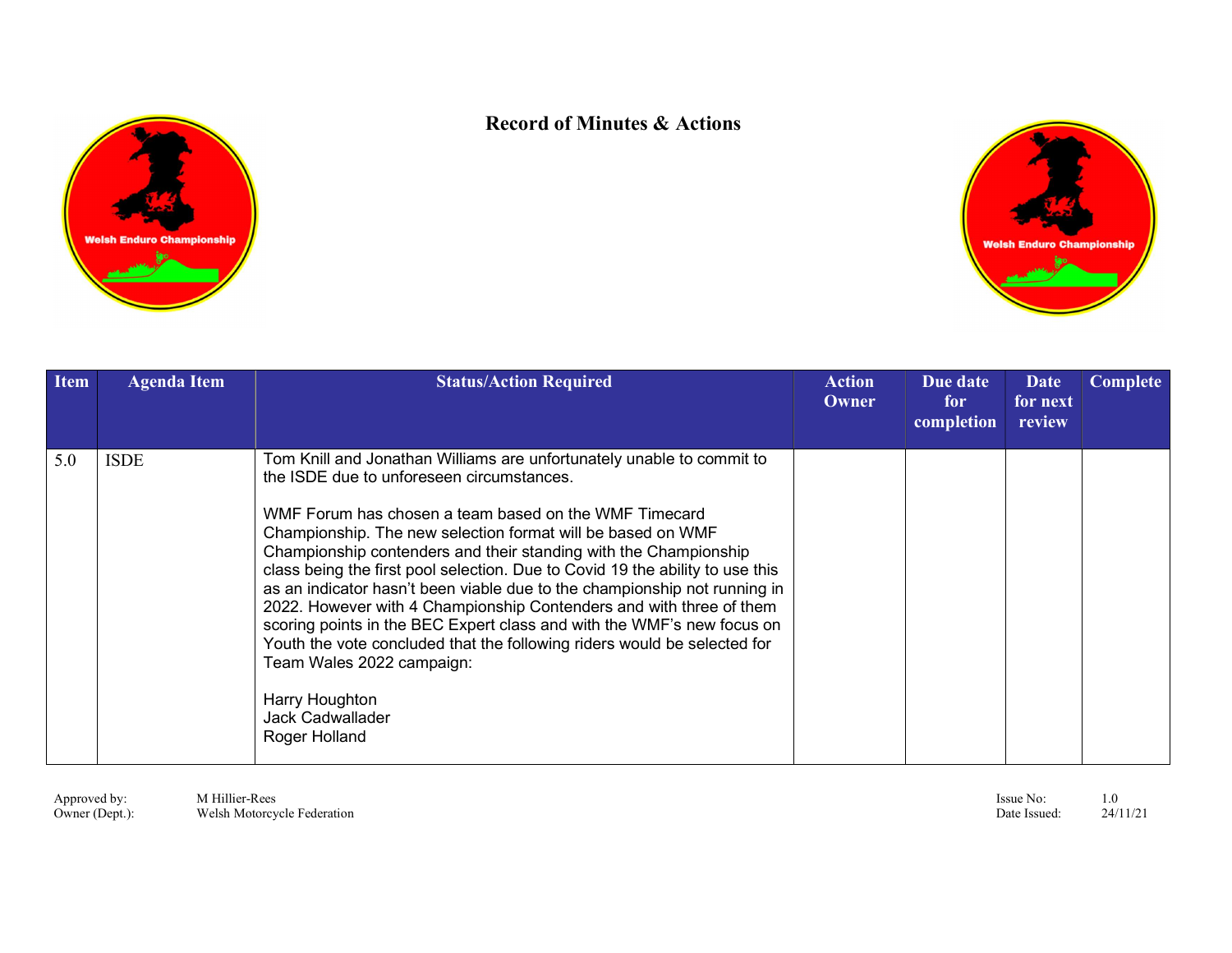



| <b>Item</b> | <b>Agenda Item</b>         | <b>Status/Action Required</b>                                                                                                                                                                                                                                                                                                                                                                                                                                   | <b>Action</b><br>Owner | Due date<br>for<br>completion | <b>Date</b><br>for next<br>review | <b>Complete</b> |
|-------------|----------------------------|-----------------------------------------------------------------------------------------------------------------------------------------------------------------------------------------------------------------------------------------------------------------------------------------------------------------------------------------------------------------------------------------------------------------------------------------------------------------|------------------------|-------------------------------|-----------------------------------|-----------------|
|             |                            | An invite for Team Manager was actioned and put forward to the forum.<br>Andrew James put his name forward subject to plans. Forum voted in<br>favour for Andrew to become 2022 Team Manager.<br>(UPDATE: Andrew confirmed ability to undertake the role of Team<br><b>Wales ISDE Manager)</b>                                                                                                                                                                  |                        |                               |                                   |                 |
| 6.0         | <b>WMF</b> Forum<br>Update | WMF Forum Update to the WMF Enduro Forum was:<br>To determine ability for promotors to join. Under what circumstances?<br>Does the WMF Enduro Forum decide? Date clashes (with promotors non<br>championship events) and what gets written into the ability to join in<br>relation to this.<br>The outcome was that the Forum wanted the Forum Chairman to draft a<br>ruling to join the WMF as a promotor with the following points to be used<br>as guidance: |                        |                               |                                   |                 |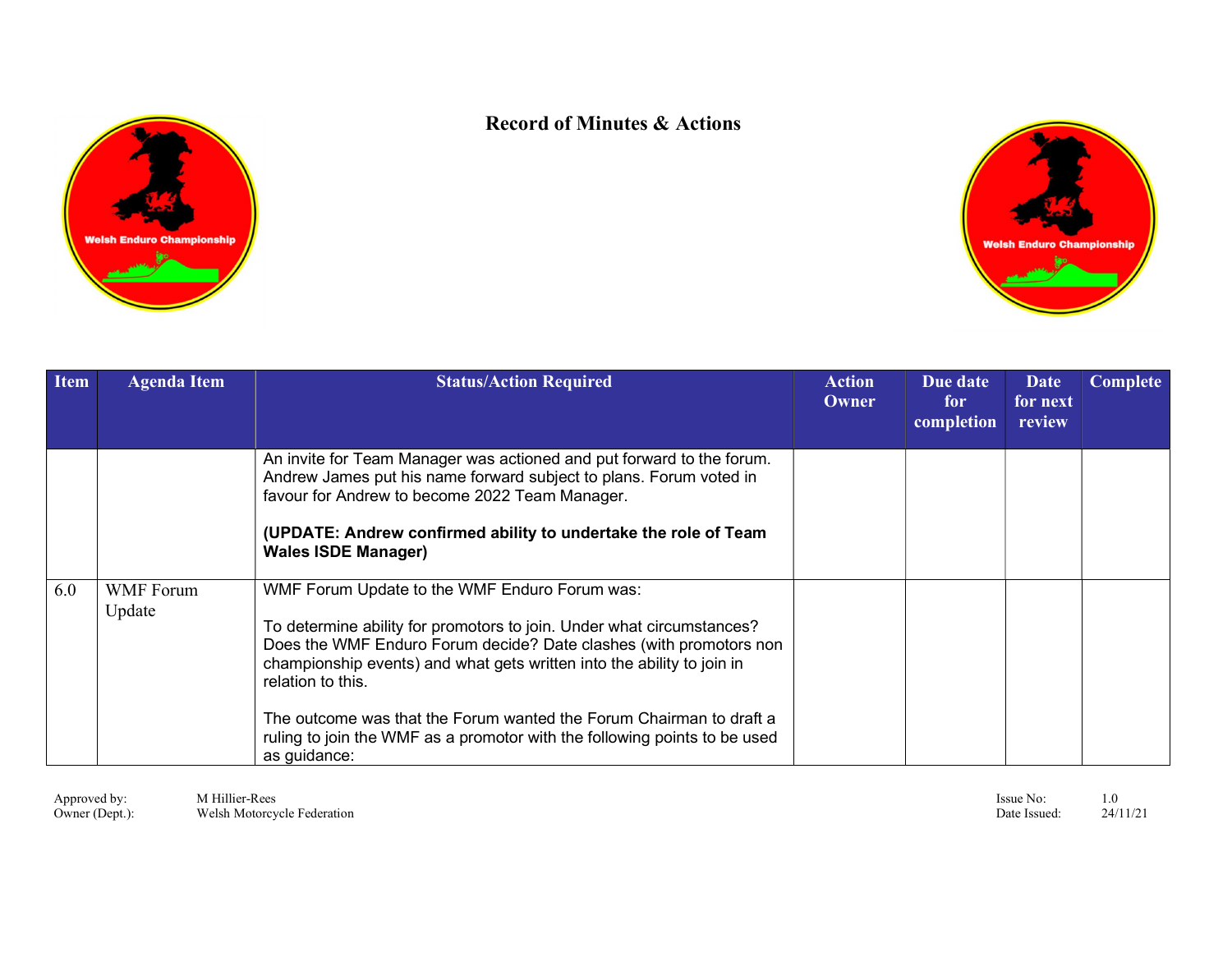



| <b>Item</b> | <b>Agenda Item</b>                 | <b>Status/Action Required</b>                                                                                                                                                                                                                                                                                                                                                                                                                                                           | <b>Action</b><br>Owner | Due date<br>for<br>completion | Date<br>for next<br>review | Complete |
|-------------|------------------------------------|-----------------------------------------------------------------------------------------------------------------------------------------------------------------------------------------------------------------------------------------------------------------------------------------------------------------------------------------------------------------------------------------------------------------------------------------------------------------------------------------|------------------------|-------------------------------|----------------------------|----------|
|             |                                    | Promotors must be ACU registered and have to hold all their<br>events through the ACU and not only hold WMF Championships<br>under the ACU<br>Promotors must not clash their events with any other WMF<br>rounds and must not clash events with that of another WMF club<br>in the region (Regions to be split North, Mid and South)<br>Promotors will not have WMF voting rights<br>The levy of a promotor is £2 per rider for Welsh Championship<br>Events and £40 to gain the round. |                        |                               |                            |          |
| 8.0         | <b>WMF</b> Forum<br>Voting Members | Proposal of club/promotor delegates for voting actions on WMF actions<br>put forward.                                                                                                                                                                                                                                                                                                                                                                                                   |                        |                               |                            |          |
|             |                                    | Going forward each WMF registered club will have the ability to provide<br>two delegates, each with a voting right. These delegates must attend the<br>club forums to use their votes. Delegates do not have to be set to the<br>same person. More members of each club may also attend the forum<br>and forums will not be confined to delegate only.                                                                                                                                  |                        |                               |                            |          |